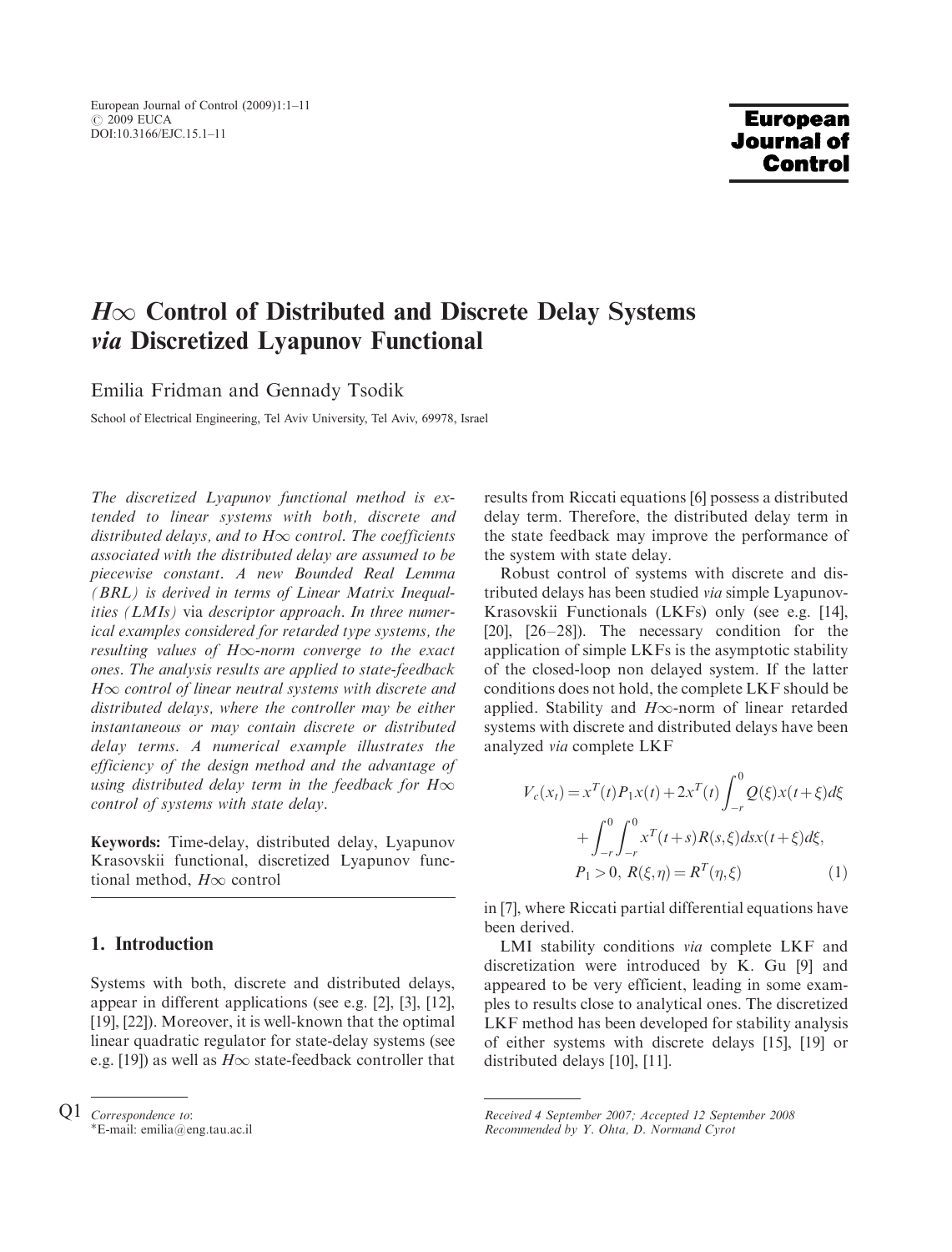Parameter-dependent LMIs for stability and  $H\infty$ control via complete LKF were derived for linear systems with discrete and distributed delays in [1], [18], [25]. Some technique for reduction of these LMIs to a finite number of parameter-independent LMIs was suggested. However, it was not shown that in some examples the analysis results can approach to analytical ones, while the design procedure was based on the restrictive assumption that  $Q(\xi) \equiv P_1$ .

Recently a descriptor discretized LKF method was introduced in [5], which combined the application of the complete LKF and the discretization procedure of Gu [9] with the descriptor model transformation [4]. In the descriptor approach both  $x(t)$  and  $\dot{x}(t)$  are the state variables, which allows to avoid some terms in the LKF derivative condition (since  $\dot{x}(t)$  is not substituted everywhere by the right hand side of the system). As a result, the descriptor discretized LKF method leads to simpler conditions and can be easily applied to design problems. In [5] the state-feedback stabilization of systems with a single discrete delay was considered.

The objective of this paper is to extend the discretized LKF to  $H\infty$  control and to systems with both, single discrete and piecewise constant distributed delays by applying descriptor approach. The method is extended also to nonuniform mesh, which was not relevant in the case of single delay. Numerical examples (one of them is  $H\infty$  control of combustion in rocket motor chambers) illustrate the efficiency of the new method and show that the distributed delay term in the feedback improves the  $H\infty$  performance. Notation: Throughout the paper the superscript " $T$ " stands for matrix transposition,  $\mathcal{R}^n$  denotes the *n* dimensional Euclidean space with vector norm  $\|\cdot\|$ ,  $\mathcal{R}^{n \times m}$  is the set of all  $n \times m$  real matrices, and the notation  $P > 0$ , for  $P \in \mathbb{R}^{n \times n}$  means that P is symmetric and positive definite. The symmetric elements of the symmetric matrix will be denoted by  $\ast$ .

## 2. BRL via Descriptor Discretized LKF Method

Consider a linear system

$$
\dot{x}(t) = A_0 x(t) + A_1 x(t-r) + F\dot{x}(t-g)
$$

$$
+ \int_{-r}^{0} A_d(\theta) x(t+\theta) d\theta + B_1 w(t),
$$

$$
z(t) = C_0 x(t) + C_1 x(t-r)
$$

$$
+ \int_{-r}^{0} C_d(\theta) x(t+\theta) d\theta,
$$
 (2)

where  $x(t) \in \mathbb{R}^n$ ,  $w(t) \in \mathbb{R}^q$ ,  $r > 0$  is constant time-<br>delay  $A_0$ ,  $A_1$ ,  $C_0$ ,  $C_1$  and *F* are constant matrices  $A_d$ delay.  $A_0$ ,  $A_1$ ,  $C_0$ ,  $C_1$ , and F are constant matrices.  $A_d$ and  $C_d$  are piecewise constant matrices. It is assumed that the eigenvalues of  $F$  are inside the unit circle.

For a prechosen  $\gamma > 0$ , we consider the following performance index:

$$
J = \int_0^\infty [z^T(t)z(t) - \gamma^2 w^T(t)w(t)]dt.
$$
 (3)

We are looking for conditions which guarantee that Eq. (2) is internally stable and has  $H\infty$ -norm less than  $\gamma$ , i.e. that  $J < 0$  for all  $0 \neq w(t) \in \mathcal{L}_2$ .

We note that distributed delay appears for example in the model of combustion in rocket motor chambers [2], [3]. State-feedback stabilization and  $H\infty$  control of combustion will be considered in section 3 and is based on stability and  $H\infty$ -norm analysis of system (2). Another example is a model of a mechanical rotational cutting process [21], where stability analysis is reduced to the stability of linear comparison system with distributed delay (see Example 2.3).

We apply a complete LKF

$$
V(x_t) = V_0(x_t) + \int_{-g}^{0} \dot{x}^T(t + \xi) U \dot{x}(t + \xi) d\xi,
$$
  
\n
$$
U > 0, V_0(x_t) = x^T(t) P_1 x(t)
$$
  
\n
$$
+ 2x^T(t) \int_{-r}^{0} Q(\xi) x(t + \xi) d\xi
$$
  
\n
$$
+ \int_{-r}^{0} \int_{-r}^{0} x^T(t + s) R(s, \xi) ds x(t + \xi) d\xi
$$
  
\n
$$
+ \int_{-r}^{0} x^T(t + \xi) S(\xi) x(t + \xi) d\xi, P_1 > 0,
$$
  
\n(4)

where  $Q(\xi) \in R^{n \times n}$ ,  $R(\xi, \eta) = R^T(\eta, \xi) \in R^{n \times n}$ ,  $S(\xi) =$  $S<sup>T</sup>(\xi) \in R^{n \times n}$ , and Q, R, S are continuous matrix functions. LKF  $V_0$  is of the same form as in [9], [10], and it corresponds to the retarded type system (2) with  $F = 0$ . The last (nonnegative) term in Eq. (4) is added due to the neutral-type system.

We apply the descriptor complete LKF, which means that V satisfies the following derivative condition along (2):

$$
\dot{V}(x_t) + z^T(t)z(t) - \gamma^2 w^T(t)w(t) \n\leq -\epsilon \left( ||x(t)||^2 + ||\dot{x}(t)||^2 + ||w(t)||^2 \right),
$$
\n(5)

where  $\epsilon > 0$  is some constant. Inequality (5) guarantees that (2) is internally stable and  $J < 0$ .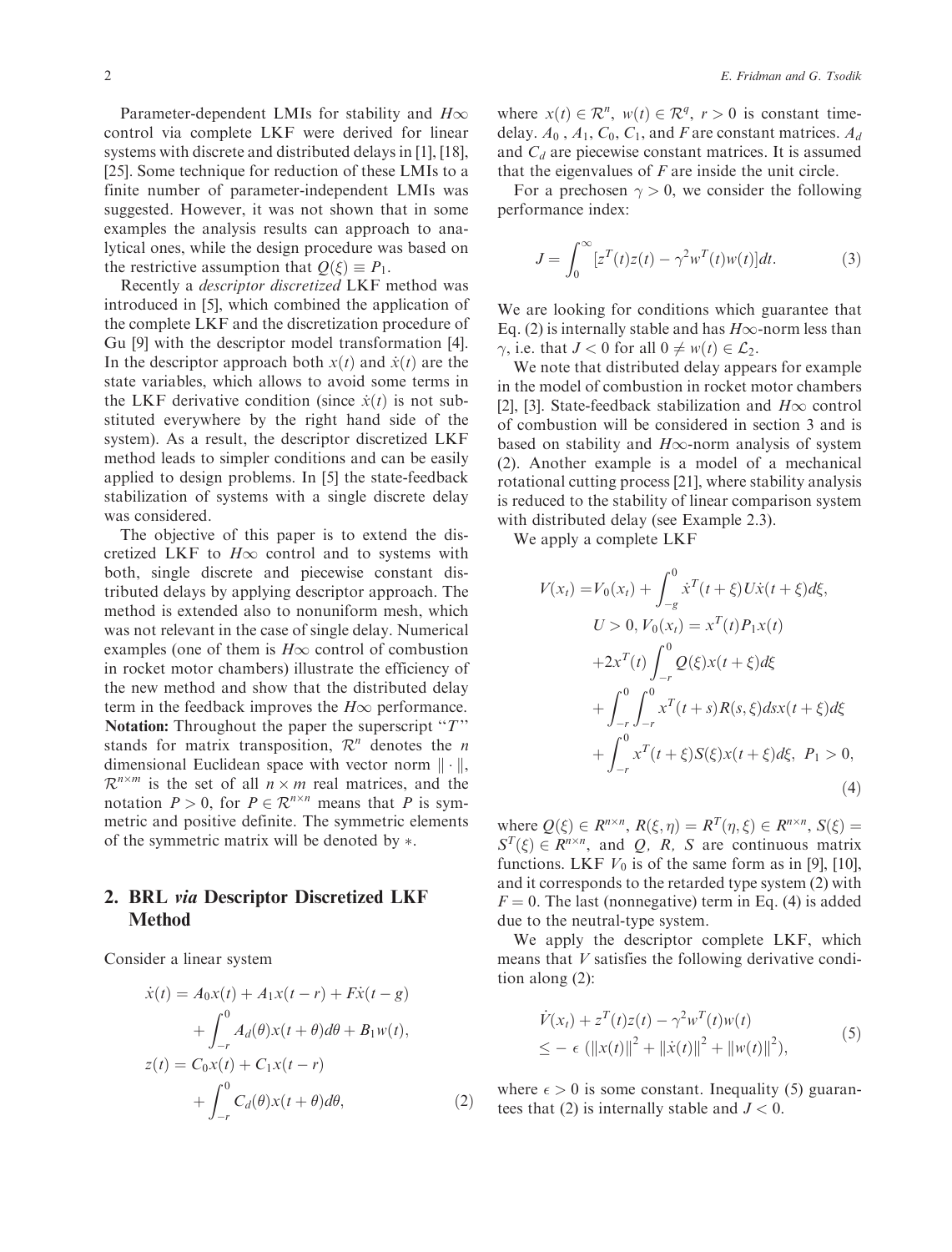Differentiating LKF (4) along (2) we have

$$
\dot{V}(x_t) = 2\dot{x}^{T}(t)[P_1x(t) + \int_{-r}^{0} Q(\xi)x(t+\xi)d\xi] \n+2x^{T}(t)\int_{-r}^{0} Q(\xi)\dot{x}(t+\xi)d\xi \n+2\int_{-r}^{0} \int_{-r}^{0} \dot{x}^{T}(t+s)R(s,\xi)dsx(t+\xi)d\xi \n+2\int_{-r}^{0} \dot{x}^{T}(t+\xi)S(\xi)x(t+\xi)d\xi \n+ \dot{x}^{T}(t)U\dot{x}(t) - \dot{x}(t-g)U\dot{x}(t-g).
$$
\n(6)

Adding to  $\dot{V}(x_t)$  the right part of the expression

$$
0 = 2[x^{T}(t)P_{2}^{T} + \dot{x}^{T}(t)P_{3}^{T}]
$$
  
×[ $A_{0}x(t) - \dot{x}(t) + A_{1}x(t - r) + F\dot{x}(t - g)$   
+  $\int_{-r}^{0} A_{d}(\theta)x(t + \theta)d\theta + B_{1}w(t)$ ], (7)

where  $P_2$  and  $P_3$  are  $n \times n$  matrices, which is equivalent to descriptor model transformation of [4], we integrate by parts in Eq. (6). We find

$$
\dot{V}(x_t) = \zeta^T \Xi \zeta + 2\dot{x}^T(t) \int_{-r}^0 [Q(\xi)
$$
  
+ $P_3^T A_d(\xi)]x(t + \xi) d\xi$   

$$
- \int_{-r}^0 \int_{-r}^0 x^T(t + \xi) (\frac{\partial}{\partial \xi} R(\xi, \theta))
$$
  
+ $\frac{\partial}{\partial \theta} R(\xi, \theta))x(t + \theta) d\theta d\xi$   
+ $2x^T(t) \int_{-r}^0 [P_2^T A_d(\xi) - \dot{Q}(\xi)$   
+ $R(0, \xi)]x(t + \xi) d\xi$   
 $-2x^T(t - r) \int_{-r}^0 R(-r, \theta)x(t + \theta) d\theta$   
 $- \int_{-r}^0 x^T(t + \xi) \dot{S}(\xi)x(t + \xi) d\xi$   
+ $\dot{x}^T(t) U\dot{x}(t) - \dot{x}^T(t - g) U\dot{x}(t - g)$   
+ $2[x^T(t) P_2^T + \dot{x}^T(t) P_3^T] [F\dot{x}(t - g)$   
+ $B_1 w(t)],$  (8)

where

We apply the discretization of Gu [10]. Divide the delay interval  $[-r, 0]$  into N segments<br> $[\theta_+,\theta_{-1}]$ ,  $p=1$ , N of length  $h_n = \theta_{n-1} - \theta_n$  in such  $[\theta_p, \theta_{p-1}], p = 1, ..., N$  of length  $h_p = \theta_{p-1} - \theta_p$  in such a way that a way that

$$
A_d(\theta) = A_{dp}, \ p = 1, ..., N, \ \theta \in [\theta_p, \theta_{p-1}], \tag{10}
$$

where  $A_{dp}$  are constant matrices. This divides the square  $[-r, 0] \times [-r, 0]$  into  $N \times N$  small squares<br> $[\theta_+, \theta_+] \times [\theta_-, \theta_+]$  Each small square is further  $[\theta_p, \theta_{p-1}] \times [\theta_q, \theta_{q-1}]$ . Each small square is further divided into two triangles divided into two triangles.

The continuous matrix functions  $Q(\xi)$  and  $S(\xi)$  are chosen to be linear within each segment and the continuous matrix function  $R(\xi, \theta)$  is chosen to be linear within each triangular:

$$
Q(\theta_p + \alpha h_p) = (1 - \alpha)Q_p + \alpha Q_{p-1}, S(\theta_p + \alpha h_p)
$$
  
\n
$$
= (1 - \alpha)S_p + \alpha S_{p-1}, \alpha \in [0, 1],
$$
  
\n
$$
R(\theta_p + \alpha h_p, \theta_q + \beta h_q)
$$
  
\n
$$
= \begin{cases} (1 - \alpha)R_{pq} + \beta R_{p-1,q-1} \\ +(\alpha - \beta)R_{p-1,q}, \alpha \ge \beta, \\ (1 - \beta)R_{pq} + \alpha R_{p-1,q-1} \\ +(\beta - \alpha)R_{p,q-1}, \alpha < \beta. \end{cases}
$$
(11)

Thus the LKF is completely determined by  $P_1, Q_p, S_p, R_{pq}, p, q = 0, 1, ..., N.$ 

The LKF condition  $V(x_t) \geq V_0(x_t) \geq \epsilon_0 ||x(t)||^2$  is satisfied for some  $\epsilon_0 > 0$  (see 10) if  $S_p > 0$ ,  $p =$  $0, 1, ..., N$  and

$$
\begin{bmatrix} P_1 & \tilde{Q} \\ * & \tilde{R} + \tilde{S} \end{bmatrix} > 0,\tag{12}
$$

where

$$
\tilde{Q} = [Q_0 Q_1 ... Q_N], \tilde{S} = diag\left\{\frac{1}{\tilde{h}_0} S_0, \frac{1}{\tilde{h}_1} S_1, ..., \frac{1}{\tilde{h}_N} S_N\right\},
$$

$$
\tilde{h}_0 = h_1, \tilde{h}_p = \max\{h_p, h_{p+1}\}, p = 1, ..., N - 1, \tilde{h}_N = h_N,
$$

$$
\tilde{R} = \begin{bmatrix} R_{00} & R_{01} & ... & R_{0N} \\ R_{10} & R_{11} & ... & R_{1N} \\ ... & ... & ... & ... \\ R_{N0} & R_{N1} & ... & R_{NN} \end{bmatrix}.
$$
(13)

$$
\Xi = \begin{bmatrix} P^T \begin{bmatrix} 0 & I \\ A_0 & -I \end{bmatrix} + \begin{bmatrix} 0 & A_0^T \\ I & -I \end{bmatrix} P + \begin{bmatrix} Q(0) + Q^T(0) + S(0) & 0 \\ 0 & 0 \end{bmatrix} & P^T \begin{bmatrix} 0 \\ A_1 \end{bmatrix} - \begin{bmatrix} Q(-r) \\ 0 \end{bmatrix} ,
$$
  

$$
\zeta^T = \begin{bmatrix} x^T(t) & \dot{x}^T(t) & x^T(t-r) \end{bmatrix}, P = \begin{bmatrix} P_1 & 0 \\ P_2 & P_3 \end{bmatrix}.
$$
 (9a - c)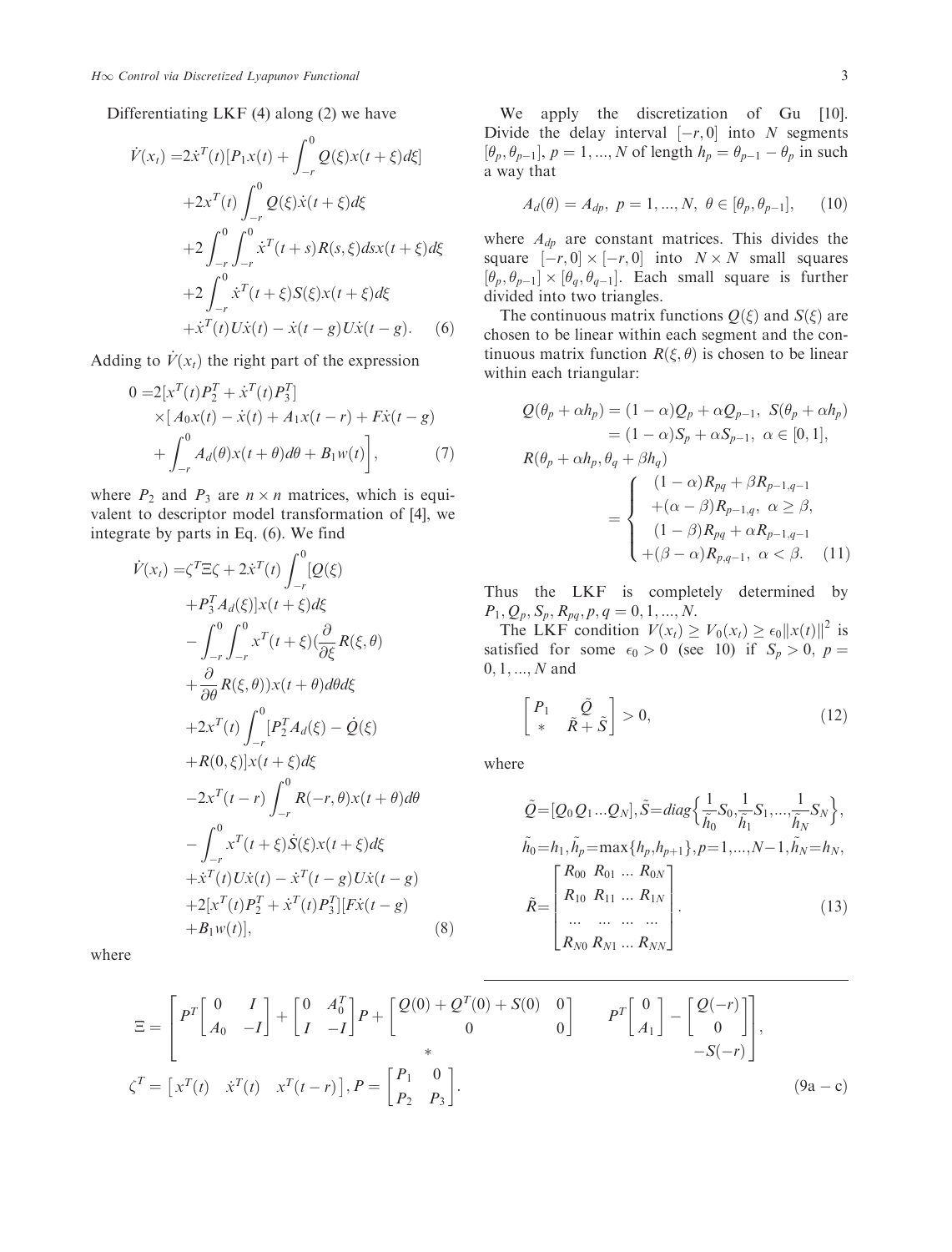Eqs (8), (9), and (11) imply (cf. [10])

$$
\dot{V}(x_t) = \zeta^T \bar{\Xi}\zeta - \int_0^1 \phi^T(\alpha) S_d \phi(\alpha) d\alpha + \dot{x}^T(t) U \dot{x}(t) - \dot{x}(t - g) U \dot{x}(t - g)
$$
  
+2[x<sup>T</sup>(t)P<sub>2</sub><sup>T</sup> + \dot{x}^T(t)P<sub>3</sub><sup>T</sup>][F \dot{x}(t - g) + B\_1 w(t)] -  $\left[\int_0^1 \phi(\alpha) d\alpha\right]^T R_{ds} \left[\int_0^1 \phi(\alpha) d\alpha\right]$   
- $\int_0^1 \left[\int_0^{\alpha} (\phi^T(\alpha) \phi^T(\beta)) \begin{pmatrix} 0 & R_{da} \\ R_{da}^T & 0 \end{pmatrix} \begin{pmatrix} \phi(\alpha) \\ \phi(\beta) \end{pmatrix} d\alpha\right] d\beta + 2\zeta^T \int_0^1 [D^s + (1 - 2\alpha)D^a] \phi(\alpha) d\alpha,$  (14)

where  $\zeta$  is given by (9b) and

$$
\phi^{T}(\alpha) = \left[x^{T}(t + \theta_{1} + \alpha h_{1}) \ x^{T}(t + \theta_{2} + \alpha h_{2}) \dots x^{T}(t + \theta_{N} + \alpha h_{N})\right],
$$
\n
$$
\bar{\Xi} = \begin{bmatrix} P^{T} \begin{bmatrix} 0 & I \\ A_{0} & -I \end{bmatrix} + \begin{bmatrix} 0 & A_{0}^{T} \\ I & -I \end{bmatrix} P + \begin{bmatrix} Q_{0} + Q_{0}^{T} + S_{0} & 0 \\ 0 & 0 \end{bmatrix} \begin{bmatrix} P_{2}^{T} A_{1} \\ P_{3}^{T} A_{1} \end{bmatrix} - \begin{bmatrix} Q_{N} \\ 0 \end{bmatrix},
$$
\n
$$
S_{d} = diag\{S_{0} - S_{1}, S_{1} - S_{2}, ..., S_{N-1} - S_{N}\}
$$

$$
R_{ds} = \begin{bmatrix} R_{ds11} & R_{ds12} & \dots & R_{ds1N} \\ R_{ds21} & R_{ds22} & \dots & R_{ds2N} \\ \dots & \dots & \dots & \dots \\ R_{dsN1} & R_{dsN2} & \dots & R_{dsNN} \end{bmatrix}, \quad R_{da} = \begin{bmatrix} R_{da11} & R_{da12} & \dots & R_{da1N} \\ R_{da21} & R_{da22} & \dots & R_{da2N} \\ \dots & \dots & \dots & \dots \\ R_{daN1} & R_{daN2} & \dots & R_{daNN} \end{bmatrix},
$$
  
\n
$$
R_{dspq} = 1/2[h_p + h_q](R_{p-1,q-1} - R_{pq}) + 1/2[h_p - h_q](R_{p,q-1} - R_{p-1,q}),
$$
  
\n
$$
R_{dapq} = 1/2[h_p - h_q](R_{p-1,q-1} - R_{p-1,q} - R_{p,q-1} + R_{p,q}), \quad p, q = 1, 2, ..., N,
$$
  
\n(15a - k)

$$
D^s = [D_1^s D_2^s ... D_N^s], D^a = [D_1^a D_2^a ... D_N^a],
$$
  
\n
$$
D_p^s = \begin{bmatrix} h_p P_2^T A_{dp} + \frac{h_p}{2} (R_{0,p-1} + R_{0p}) - (Q_{p-1} - Q_p) \\ h_p P_3^T A_{dp} + \frac{h_p}{2} (Q_{p-1} + Q_p) \\ -\frac{h_p}{2} (R_{N,p-1} + R_{Np}) \end{bmatrix}, D_p^a = \begin{bmatrix} -\frac{h_p}{2} (R_{0,p-1} - R_{0p}) \\ -\frac{h_p}{2} (Q_{p-1} - Q_p) \\ \frac{h_p}{2} (R_{N,p-1} - R_{Np}) \end{bmatrix}
$$

Applying arguments of [10], [12] to (14) we verify that for any matrices  $\tilde{U} > 0$  and  $W > 0$  the following holds:

$$
\dot{V}(x_t) = -\int_0^1 \left[\zeta^T[D^s + (1 - 2\alpha)D^a\right] \phi^T(\alpha)\right] \left[\begin{array}{cc}\n\tilde{U} & -I_N \\
-I_N & S_d - W\n\end{array}\right] \left[\begin{array}{cc}\n[D^s + (1 - 2\alpha)D^a]^T \zeta \\
\phi(\alpha)\n\end{array}\right] d\alpha
$$
\n
$$
+ \zeta^T(\bar{\Xi} + D^s \tilde{U}D^{sT} + \frac{1}{3}D^a \tilde{U}D^{aT})\zeta - \int_0^1 \phi^T(\alpha)S_d\phi(\alpha)d\alpha - \left[\int_0^1 \phi(\alpha)d\alpha\right]^T R_{ds} \left[\int_0^1 \phi(\alpha)d\alpha\right]
$$
\n
$$
- \int_0^1 \left[\int_0^{\alpha} (\phi^T(\alpha) \phi^T(\beta)) \begin{pmatrix} W & R_{da} \\
R_{da}^T & W \end{pmatrix} \begin{pmatrix} \phi(\alpha) \\
\phi(\beta) \end{pmatrix} d\beta
$$
\n
$$
+ \dot{x}^T(t)U\dot{x}(t) - \dot{x}(t - g)U\dot{x}(t - g) + 2[x^T(t)P_2^T + \dot{x}^T(t)P_3^T][F\dot{x}(t - g) + B_1w(t)].
$$
\n(16)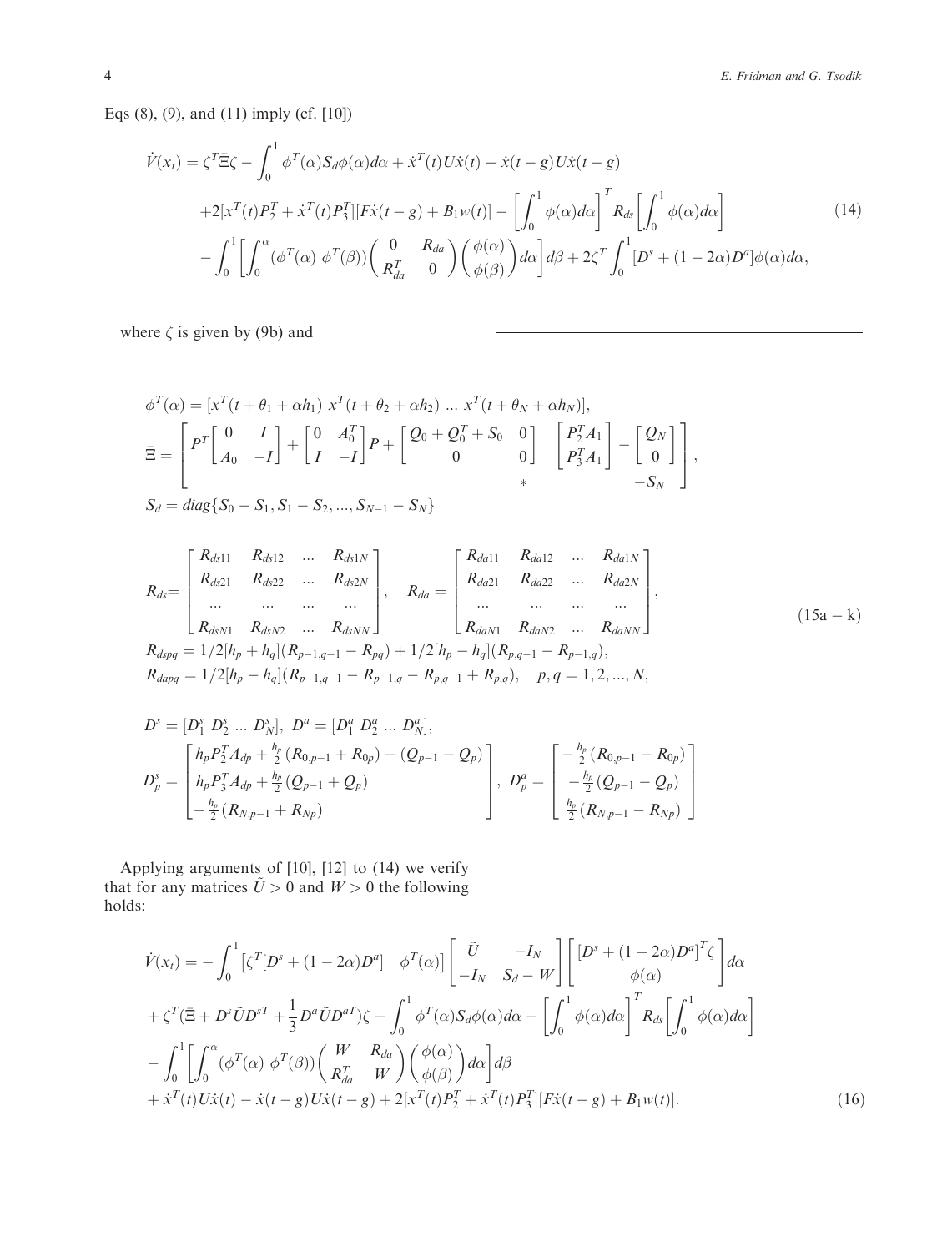We assume that

$$
\begin{bmatrix} \tilde{U} & -I_N \\ -I_N & S_d - W \end{bmatrix} > 0.
$$
 (17)

Then applying to the first integral in the right side of (16) Jensen's inequality (see e.g. [12]), we find that

$$
\dot{V}(x_t) \leq -\int_0^1 \left[\zeta^T[D^s + (1 - 2\alpha)D^a\right] \phi^T(\alpha)\right] d\alpha \left[\begin{aligned}\n\tilde{U} & -I_N \\
-I_N & S_d - W\n\end{aligned}\right] \int_0^1 \left[\begin{aligned}\n[D^s + (1 - 2\alpha)D^a]^T \zeta \\
\phi(\alpha)\n\end{aligned}\right] d\alpha \\
+ \zeta^T(\bar{\Xi} + D^s \tilde{U}D^{sT} + \frac{1}{3}D^a \tilde{U}D^{aT})\zeta - \int_0^1 \phi^T(\alpha)S_d\phi(\alpha)d\alpha - \left[\int_0^1 \phi(\alpha)d\alpha\right]^T R_{ds} \left[\int_0^1 \phi(\alpha)d\alpha\right] \\
- \int_0^1 \int_0^\alpha (\phi^T(\alpha) \phi^T(\beta)) \begin{pmatrix} W & R_{da} \\ R_{da}^T & W \end{pmatrix} \begin{pmatrix} \phi(\alpha) \\ \phi(\beta) \end{pmatrix} d\alpha d\beta + \dot{x}^T(t)U\dot{x}(t) - \dot{x}(t - g)U\dot{x}(t - g) \\
+ 2[x^T(t)P_2^T + \dot{x}^T(t)P_3^T][F\dot{x}(t - g) + B_1w(t)] \\
= [\zeta^T \int_0^1 \phi^T(\alpha)d\alpha] \begin{bmatrix} \bar{\Xi} + \frac{1}{3}D^a\tilde{U}D^{aT} & D^s \\
D^{sT} & -R_{ds} - S_d + W \end{bmatrix} \begin{bmatrix} \zeta \\ \int_0^1 \phi(\alpha)d\alpha \end{bmatrix} \\
- \int_0^1 \int_0^\alpha (\phi^T(\alpha)\phi^T(\beta)) \begin{pmatrix} W & R_{da} \\ R_{da}^T & W \end{pmatrix} \begin{pmatrix} \phi(\alpha) \\ \phi(\beta) \end{pmatrix} d\alpha d\beta + \dot{x}^T(t)U\dot{x}(t) - \dot{x}(t - g)U\dot{x}(t - g) \\
+ 2[x^T(t)P_2^T + \dot{x}^T(t)P_3^T][F\dot{x}(t - g) + B_1w(t)].\n\tag{18}
$$

Eliminating  $\tilde{U}$  from the latter inequality we conclude that if

$$
\begin{bmatrix} W & R_{da} \\ * & W \end{bmatrix} > 0,\tag{19}
$$

then

$$
\dot{V}(x_t) < \psi^T \Phi \psi + 2[x^T(t)P_2^T + \dot{x}^T(t)P_3^T]B_1 w(t),
$$
\n
$$
\psi^T = \left[\zeta^T \int_0^1 \phi^T(\alpha) d\alpha \int_0^1 \phi^T(\alpha) d\alpha \right]
$$
\n
$$
\dot{x}^T(t-g) \dot{x}^T(t-g), \qquad (20)
$$

where

$$
\Phi \stackrel{\triangle}{=} \begin{bmatrix} \bar{\Xi} & D^s & D^a & \begin{bmatrix} P_2^T F \\ P_3^T F \\ 0 \end{bmatrix} & \begin{bmatrix} 0 \\ U \\ 0 \end{bmatrix} \\ * & * & -3(S_d - W) & 0 & 0 \\ * & * & -U & 0 \\ * & * & * & -U & 0 \\ * & * & * & * & -U \end{bmatrix} .
$$
\n(21)

where  $C_{dp}$  are constant matrices, we find (after application of Schur complements to  $z^T z$ ) that  $\dot{V} + z^T z - \gamma^2 w^T w < 0$  if  $z^T z - \gamma^2 w^T w < 0$  if

$$
\begin{bmatrix}\n & P_2^T B_1 & C_0^T \\
 & P_3^T B_1 & 0 \\
 & & 0 & C_1^T \\
\Phi & 0 & h_1 C_{d1}^T \\
 & & \dots & \dots \\
 & & 0 & h_N C_{dN}^T \\
 & & 0 & 0 \\
 & & & -\gamma^2 I_q & 0 \\
 & & & & & -I_n\n\end{bmatrix} < 0.
$$
 (23)

Moreover,  $\Phi < 0$  implies that  $S_0 \mathbb{1} > ... S_N > 0$ . Hence, (13) guarantees  $V(x_t) \ge \epsilon ||x(t)||^2$ ,  $\epsilon > 0$ . We thus proved the following BRL:

**Lemma 2.1:** The system  $(2)$  is internally stable and has  $H\infty$ -norm less than  $\gamma$  if there exist  $n \times n$ -matrices<br> $P_1 \sim 0$ ,  $P_2 \sim P_3$ ,  $H_1 \propto -S^T$ ,  $Q_1 \sim R_1 \sim R^T$ ,  $n =$  $P_1 > 0, P_2, P_3, U, S_p = S_f^T, Q_p, R_{pq} = R_{qp}^T, p = 0, 1, N, q = 0, 1, N, and nN \times nN, matrix W, such$  $0, 1, ..., N, q = 0, 1, ..., N$  and  $nN \times nN$ -matrix W such

Assuming that

$$
C_d(\theta) = C_{dp}, \ p = 1, ..., N, \ \theta \in [\theta_p, \theta_{p-1}], \tag{22}
$$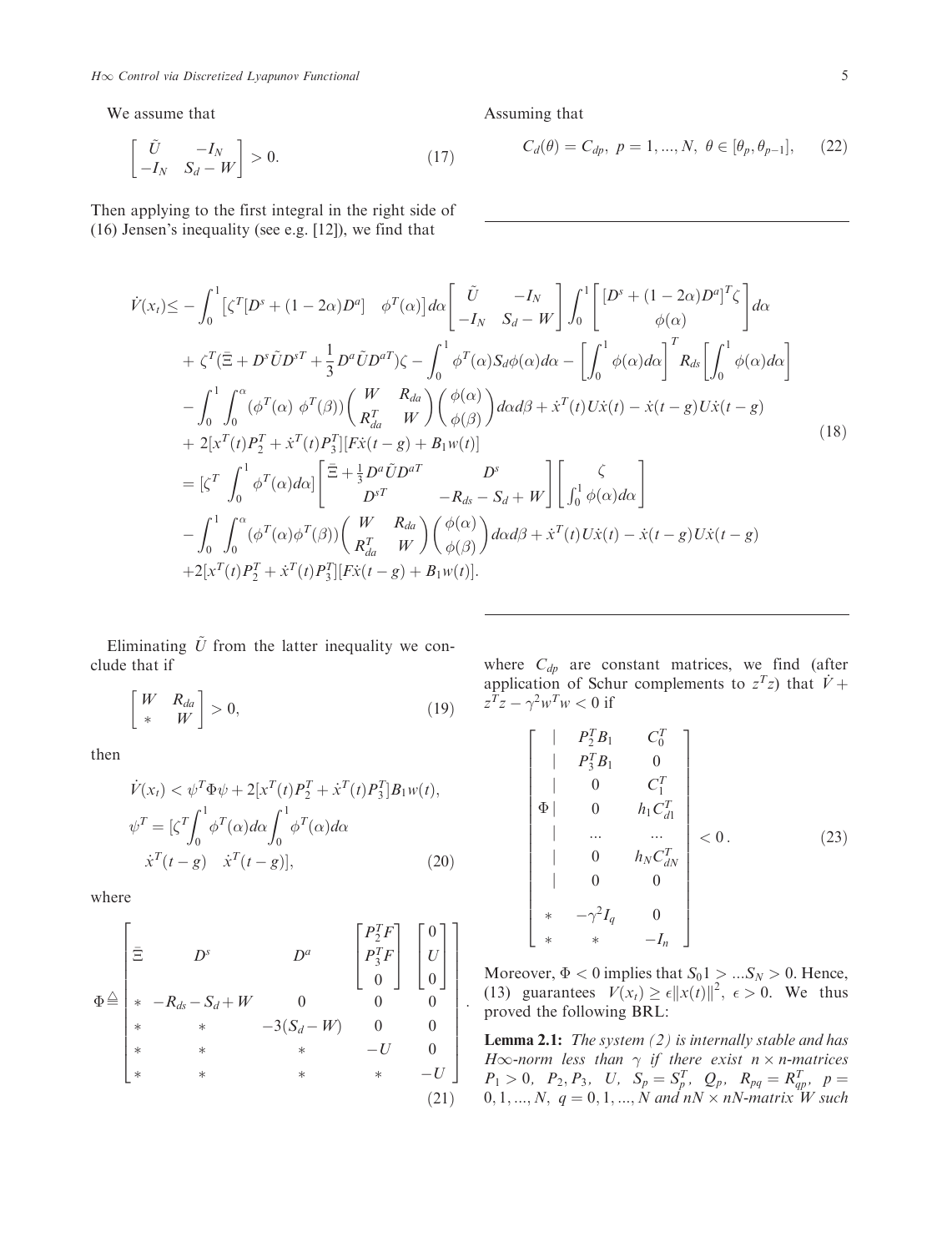that LMIs  $(12)$ ,  $(19)$  and  $(23)$  are satisfied with notations defined in  $(13)$ ,  $(15)$  and  $(21)$ .

Notice that in the case of uniform mesh, one can choose  $W = 0$  and (19) can be omitted.

Remark 2.1. In the case of system matrices from the uncertain time-invariant polytope

$$
\Omega = \sum_{j=1}^{M} f_j \Omega_j \qquad 0 \le f_j \le 1, \sum_{j=1}^{M} f_j = 1,
$$
  
\n
$$
\Omega_j = \begin{bmatrix} A_i^{(j)} & A_{dp}^{(j)} & F^{(j)} & B_1^{(j)} & C_i^{(j)} & C_{dp}^{(j)} \end{bmatrix},\tag{24}
$$

where  $i = 0, 1, p = 1, ..., N$  by the descriptor discretized method one have to solve the LMIs  $(12)$ ,  $(23)$ ,  $(19)$ simultaneously for all the M vertices  $\Omega_i$ , applying the same matrices  $P_2$  and  $P_3$  and solving for the M vertices.

Example 2.1. [7] Consider the system

$$
\dot{x}(t) - f\dot{x}(t - g) = -0.7x(t) - 0.3x(t - r)
$$

$$
- \int_{-r}^{0} x(t + \theta) d\theta + 0.5w(t), \quad z(t) = x(t),
$$

where  $f=0$ . For the values of r given in Table 1 it has been verified in [7] that the system is internally stable and has  $H_{\infty}$ -norm  $\gamma^*$  given in Table 1, where  $\gamma^*$  is found as the peak value of the frequency response of the transfer function

$$
T_{zw}(s) = 0.5s[s^{2} + fs^{2} \cdot exp(-gs) + s \cdot 0.7s + 0.3s \cdot exp(-rs) + 1 - exp(-rs)]^{-1}.
$$

By applying Lemma 2.1 for  $N=1$   $N=1, 2, 3$  we find the same (for  $N = 1, 2, 3$ ) values we find the achievable value of  $\gamma_1$  given in Table 1, which are close to  $\gamma^*$ .

Considering next  $f \neq 0$ , we find the corresponding values of  $\gamma^*$  (for  $g=r$ ) and  $\gamma_1$  (for all  $g \ge 0$ ). As it is expected, for greater values of f the influence of the term  $f\ddot{x}(t-g)$  on the performance of the system becomes<br>greater and thus the gan-increases between the actual greater and, thus, the gap increases between the actual value of  $\gamma^*$  for  $g=r$  and g-independent value of achievable  $\gamma_1$ .

Example 2.2: *Consider* (2), where

$$
A_0 = \begin{bmatrix} -1.5 & 0 \\ 0.5 & -1 \end{bmatrix}, A_1 = 0, C_0 = [1 \ 1],
$$
  
\n
$$
C_1 = 0, C_d = 0, B_1 = \begin{bmatrix} 1 \\ 1 \end{bmatrix},
$$
  
\n
$$
A_d(\theta) = \begin{bmatrix} 2 & 2.5 \\ 0 & -0.5 \end{bmatrix}, \theta \in [0, \frac{r}{2}],
$$
  
\n
$$
A_d(\theta) = \begin{bmatrix} -1 & 0 \\ 0 & -1 \end{bmatrix}, \theta \in [\frac{r}{2}, r].
$$

Stability of the latter system was studied in [10] via discretized Lyapunov functional and asymptotic stability was guaranteed for all  $r \le r_{max}$ , where for  $N=2,4$ <br>the following values of r<sub>man</sub> were found:  $r^{N=2} = 1.97$  and the following values of  $r_{max}$  were found:  $r_{max}^{N=2} = 1.97$  and  $r^{N=4} = 1.99$ . The analytical value is  $r_{max} = 2$ . In this  $r_{max}^{N=4} = 1.99$ . The analytical value is  $r_{max} = 2$ . In this example, application of Lemma 2.1 (with uniform mesh) leads to a slightly slower speed of convergence:  $r_{max}^{N=2} = 1.84$ ,  $r_{max}^{N=4} = 1.97$  and  $r_{max}^{N=6} = 1.99$ .

Applying next Lemma 2.3 with  $N=2$  and  $N=4$  we calculate for different values of r the minimum achievable values of  $\gamma_N$  given in Table 2. For  $r \leq 1.5$  the resulting values of  $\gamma$  are close to the exact values  $\gamma^*$  (see Table 2), obtained in the frequency domain.

Example 2.3: The following model of a mechanical rotation cutting process has been considered in [21] (see also the references therein):

$$
\ddot{x}(t) + 2\xi\omega_n \dot{x}(t) + \omega_n^2 x(t) \n= \frac{k}{m} (x(t - \tau(t)) - x(t)), \ k > 0,
$$
\n(25)

where  $m = 100, \omega_n = 632.45, \xi = 0.039585$ . The peri*odic delay has a form*  $\tau(t) = \tau_0 + \delta f_1(\Omega t), \delta > 0, \Omega > 0$ , where  $f_1(t)$  is a sawtooth function (cf. [21]). For  $\tau(t) \equiv$ 

|  |  | Table 1. Example 2.1. |  |
|--|--|-----------------------|--|
|--|--|-----------------------|--|

|           |            |        | 0.2    | 0.3    | 0.4    | 0.5    | 0.6    |
|-----------|------------|--------|--------|--------|--------|--------|--------|
| $f=0$     |            | 0.4545 | 0.4167 | 0.3846 | 0.3571 | 0.3333 | 0.3125 |
| $f=0$     | $\gamma_1$ | 0.4548 | 0.4167 | 0.3847 | 0.3572 | 0.3334 | 0.3129 |
| $f = 0.2$ |            | 0.4227 | 0.4154 | 0.3837 | 0.3565 | 0.3329 | 0.3123 |
| $f = 0.2$ | $\gamma_1$ | 0.4647 | 0.4279 | 0.3964 | 0.3723 | 0.3581 | 0.3613 |
| $f = 0.5$ |            | 0.4253 | 0.4151 | 0.3835 | 0.3563 | 0.3328 | 0.3121 |
| $f = 0.5$ | $\gamma_1$ | 0.5320 | 0.4993 | 0.4813 | 0.4864 | 0.5216 | 0.5843 |
|           |            |        |        |        |        |        |        |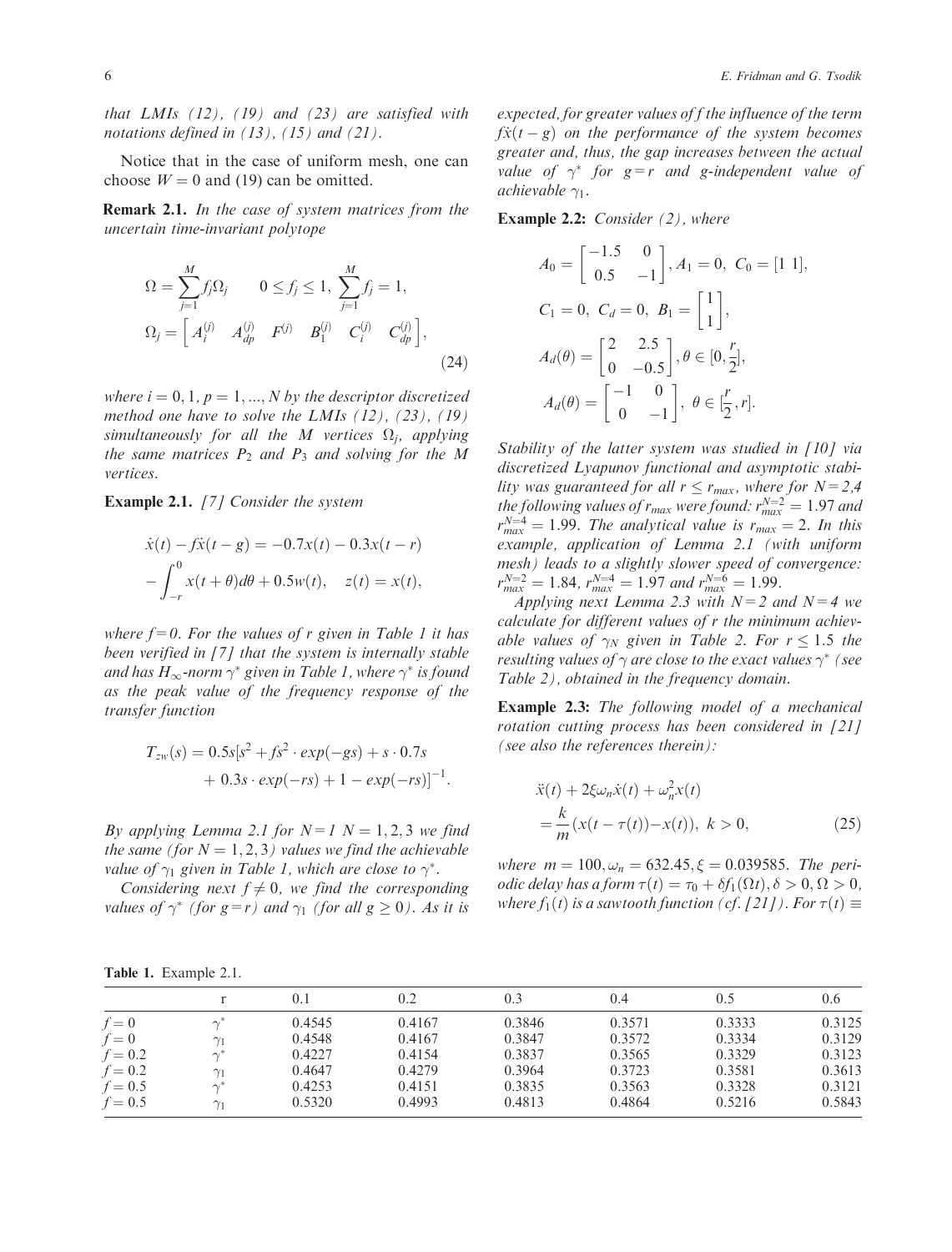Table 2. Example 2.2.

|            | 0.1  | 0.5  |      | 1.5  | 1.7   |
|------------|------|------|------|------|-------|
| $\gamma^*$ | 2.10 | 2.65 | 3.95 | 7.79 | 12.62 |
| $\gamma_2$ | 2.11 | 2.67 | 4.01 | 8.03 | 17.22 |
| $\gamma_4$ | 2.11 | 2.67 | 4.00 | 8.00 | 13.34 |

0 the system is not stable. It was shown in [21] that (25) is asymptotically stable for high enough frequency  $\Omega$ , if the following comparison system with distributed delay (and  $w=0$ ) is asymptotically stable:

$$
\ddot{x}(t) + 2\xi\omega_n \dot{x}(t) + \omega_n^2 x(t) + \omega_n^2 w(t)
$$
\n
$$
= \frac{k}{m} \left[ \int_{t-\tau_0-\delta}^{t-\tau_0+\delta} \frac{x(\theta)}{2\delta} d\theta - x(t) \right]
$$
\n(26)

Choosing as in [21]  $\delta = 0.05\tau_0$  and applying Lemma 2.1 with  $N=21$ , we find that (26) is asymptotically stable for all  $0 < k \leq 10^6$ , which is close to results of [21].

It was shown in  $[21]$  that "distributing" of the pointwise delay over the interval enlarges the stability region: the stability region of the comparison distributed delay system (26) is larger than the one of the original system (25) with the discrete constant delay  $\tau \equiv \tau_0$ . Consider (25), where  $z(t) = x(t)$ ,  $\tau_0 = 0.06$ ,  $\delta = 0.25\tau_0$ ,  $\xi = 10$ ,  $k = 10<sup>4</sup>$  and  $\omega_n = 632.45$ . Applying Lemma 2.1 for  $N=7$  we find the minimum achievable  $\gamma = 1.00020$ . This is close to the analytical value  $\gamma^* = 0.9997$ obtained in the frequency domain. When taking the same setup with the discrete delay  $\tau(t)=\tau_0$  and  $N=7$ we find a slightly larger value of  $\gamma = 1.00023$ , whereas the analytical one is  $\gamma^* = 1$ . In this example "distributing'' of the point-wise delay over the interval slightly improves the H $\infty$ -norm of the system.

#### 3.  $H\infty$  Control

Given the following system:

$$
\dot{x}(t) = A_0 x(t) + A_1 x(t - r) + \int_{-r}^{0} A_d(\theta) x(t + \theta) d\theta \n+ F\dot{x}(t - g) + B_1 w(t) + B_2 u(t), \nz(t) = C_0 x(t) + C_1 x(t - r) \n+ \int_{-r}^{0} C_d(\theta) x(t + \theta) d\theta + Du(t),
$$
\n(27)

where  $x(t) \in \mathcal{R}^n$  is the system state vector,  $u(t) \in \mathcal{R}^m$ is the control input,  $z(t) \in \mathcal{R}^k$  is the controlled output,  $A_i, B_{i+1}, C_i, i = 0, 1$  are constant matrices,  $A_d$  and  $C_d$ are given by (10) and (22) for some discretization segments  $[\theta_p, \theta_{p-1}], p = 1, ..., N$ . We are looking for a stabilizing state feedback stabilizing state feedback

$$
u(t) = K_0 x(t) + K_1 x(t - r) + \int_{-r}^{0} K_d(\xi) x(t + \xi) d\xi,
$$
\n(28)

where  $K_d$  is piecewise constant:

$$
K_d(\theta) = K_{dp}, \ p = 1, ..., N, \ \theta \in [\theta_p, \theta_{p-1}].
$$
 (29)

The closed-loop system (27), (28) has the form

$$
\dot{x}(t) = (A_0 + BK_0)x(t) + (A_1 + BK_1)x(t - r)
$$
  
+
$$
B_2 \int_{-r}^{0} K_d(\xi)x(t + \xi)d\xi + F\dot{x}(t - g),
$$
  

$$
z(t) = (C_0 + DK_0)x(t) + (C_1 + DK_1)x(t - r)
$$
  
+
$$
\int_{-r}^{0} (C_d(\xi) + DK_d(\xi))x(t + \xi)d\xi.
$$
(30)

Following [24] we choose  $P_3 = \delta P_2, \delta \in R$ , where  $\delta$  is a tuning scalar parameter. Note that  $P_2$  is nonsingular due to the fact that the only matrix which can be negative definite in the second block on the diagonal of (21) is  $-\delta(P_2 + P_2^T)$ . Defining:

$$
\bar{P} = P_2^{-1}, \quad [\bar{P}_1 \quad \bar{Q}_p \quad \bar{S}_p \quad \bar{R}_{pq} \quad \bar{U}] \n= \bar{P}^T [P_1 \bar{P} \quad Q_p \bar{P} \quad S_p \bar{P} \quad R_{pq} \bar{P} \quad U \bar{P}], \nY_i = K_i \bar{P}, \quad i = 0, 1, \quad Y_{dp} = K_{dp} \bar{P}, \np = 1, ..., N, q = 1, ..., N \bar{W}_{kj} = \bar{P}^T W \bar{P}, \nj = 1, ..., N, \quad k = j, ..., N.
$$
\n(31)

we multiply (12) and (21), (19) by  $diag\{\bar{P}, ..., \bar{P}\}\$  and its transpose, from the right and the left, we obtain:

**Theorem 3.1:** Given  $\gamma > 0$  and  $N > 0$ , the system (27) is stabilizable and achieves H $\infty$ -norm less than  $\gamma$  if for some tuning scalar parameter  $\delta$  there exist  $n \times n$ matrices  $0 < \bar{P}_1$ ,  $\bar{P}$ ,  $\bar{R}_a$ ,  $\bar{U}$ ,  $\bar{S}_p = \bar{S}_p^T$ ,  $\bar{Q}_p$ ,  $\bar{R}_{pq} = \bar{R}_{qp}^T$ ,  $n = 0, 1, N, q = 0, 1, N, \bar{W}_t$ ,  $i = 1, N, k = 1, N$  $p = 0, 1, ..., N, q = 0, 1, ..., N, \quad \bar{W}_{kj}, j = 1, ..., N, k =$ j, ..., N and  $m \times n$ -matrices  $Y_0$ ,  $Y_1$ ,  $Y_{dp}$  such that satisfy (19) and the following LMIs:

$$
\begin{bmatrix} \bar{P}_1 & \tilde{Q} \\ * & \tilde{R} + \tilde{S} \end{bmatrix} > 0,\tag{32}
$$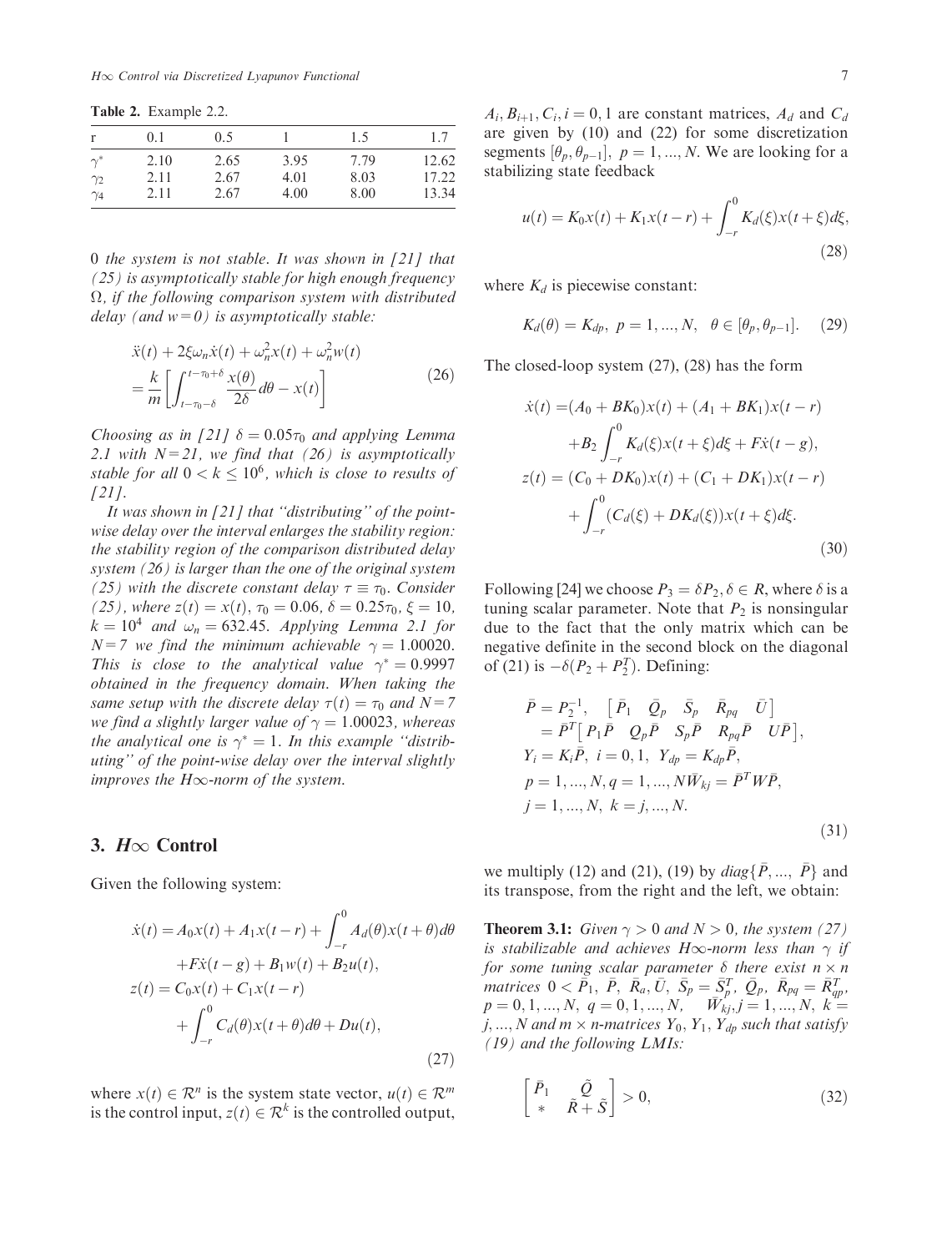$$
\begin{bmatrix}\n\hat{\Xi} & D^s + Y^s & D^a & \delta F \bar{P} & 0 & B_1 & \bar{P}^T C_0^T + Y_0^T D^T \\
0 & 0 & 0 & 0 & \bar{P}^T C_1^T + Y_1^T D^T \\
\ast & -R_{ds} - S_d + W & 0 & 0 & 0 & 0 \\
\ast & \ast & -3(S_d - W) & 0 & 0 & 0 & 0 \\
\ast & \ast & \ast & -\bar{U} & 0 & 0 & 0 \\
\ast & \ast & \ast & \ast & -\bar{U} & 0 & 0 \\
\ast & \ast & \ast & \ast & \ast & -\bar{U} & 0 & 0 \\
\ast & \ast & \ast & \ast & \ast & \ast & -\gamma^2 I_q & 0 \\
\ast & \ast & \ast & \ast & \ast & \ast & \ast & -I_k\n\end{bmatrix} < 0,
$$
\n(33)

where

$$
\hat{\Xi} = \begin{bmatrix} A_0 \bar{P} + \bar{P}^T A_0^T + B Y_0 + Y_0^T B^T + \bar{Q}_0 + \bar{Q}_0^T + \bar{S}_0 & \bar{P}_1 - \bar{P} + \delta \bar{P}^T A_0^T + \delta Y_0^T B^T & A_1 \bar{P} + B Y_1 - \bar{Q}_N \\ * & -\delta \bar{P} - \delta \bar{P}^T & \delta (A_1 \bar{P} + B Y_1) \\ * & -\bar{S}_N \end{bmatrix},
$$
  
\n
$$
Y^s = [Y^s_1 ... Y^s_N], \ Y^s_p = \begin{bmatrix} h B Y_{dp} \\ \delta h B Y_{dp} \\ 0 \end{bmatrix}, \qquad W = \begin{bmatrix} \bar{W}_{11} & ... & \bar{W}_{1N} \\ ... & ... & ... \\ \bar{W}_{1N}^T & ... & \bar{W}_{NN} \end{bmatrix}
$$
\n(34)

and where  $\tilde{R}, \tilde{Q}, \tilde{S}$  and  $D^s, D^a, R_{ds}, R_{da}, S_d$  are given by (13) and (15) correspondingly with bars over  $R_{pq}, Q_p, S_p, p = 1, ..., N, q = 1, ..., N.$ 

The gains of state-feedback (28) are given by  $K_0 = Y_0 \bar{P}^{-1}, K_1 = Y_1 \bar{P}^{-1}, K_{dp} = Y_{dp} \bar{P}^{-1}.$ 

Remark 3.1: Our design method is based on the assumption  $P_3 = \delta P_2, \delta \in R$ , which may be restrictive. We note that since  $P_2$  and  $P_3$  are slack variables, the above assumption is not too much conservative. An alternative method seems to be the iterative one. The iterative method based on the discretized Lyapunov functional is not desirable, because each iteration may need a lot of computational time.

**Remark 3.2:** Consider (27) with  $A_0, A_1, A_{dp}, F, B_1, B_2$ ,  $C_0, C_1, C_{dp}$  ( $p = 1, ..., N$ ) and D from the uncertainty polytope given by (24), where

$$
\Omega_j = \begin{bmatrix} A_0^{(j)} A_1^{(j)} & A_{dp}^{(j)} & B_1^{(j)} & B_2^{(j)} & C_0^{(j)} C_1^{(j)} & C_{dp}^{(j)} & D^{(j)} \end{bmatrix}.
$$

To design a state-feedback  $H\infty$  control law for the system inside the polytope one have to solve LMIs (32), (33) and (19) simultaneously for all the M vertices, applying the same matrices  $\bar{P}$  and  $Y_0$ ,  $Y_1$ ,  $Y_{dp}$ .

**Example 3.1:** The following model of combustion  $H\infty$ control in rocket motor chambers has been considered in [26]: Eq.  $(27)$ , where

$$
A_0 = \begin{bmatrix} \Delta \rho & 0 & 0 & 0 \\ 0 & 0 & 0 & -5 \\ -0.5556 & 0 & -0.5556 & 0.5556 \\ 0 & 1 & -1 & 0 \end{bmatrix},
$$
  
\n
$$
A_d = \begin{bmatrix} -\frac{1-\Delta \rho}{r} & 0 & \frac{1}{r} & 0 \\ 0 & 0 & 0 & 0 \\ 0 & 0 & 0 & 0 \\ 0 & 0 & 0 & 0 \end{bmatrix},
$$
  
\n
$$
|\Delta \rho| \leq \Delta \rho_{max}, A_1 = 0,
$$
  
\n
$$
B_2 = [0 \ 5 \ 0 \ 0]^T, r = 1, F = 0,
$$
  
\n
$$
B_1 = [0 \ 0 \ 1 \ 0]^T, C_0 = \begin{bmatrix} 1 & 0 & 0 & 0 \\ 0 & 0 & 0 & 0 \end{bmatrix},
$$
  
\n
$$
C_1 = 0, C_d = 0, D = \begin{bmatrix} 1 \\ 0 \end{bmatrix}.
$$

The above model was derived in  $[2]$ ,  $[3]$ . Robust stabilization of this model (described as a system with norm-bounded uncertainty) has been studied in [28] via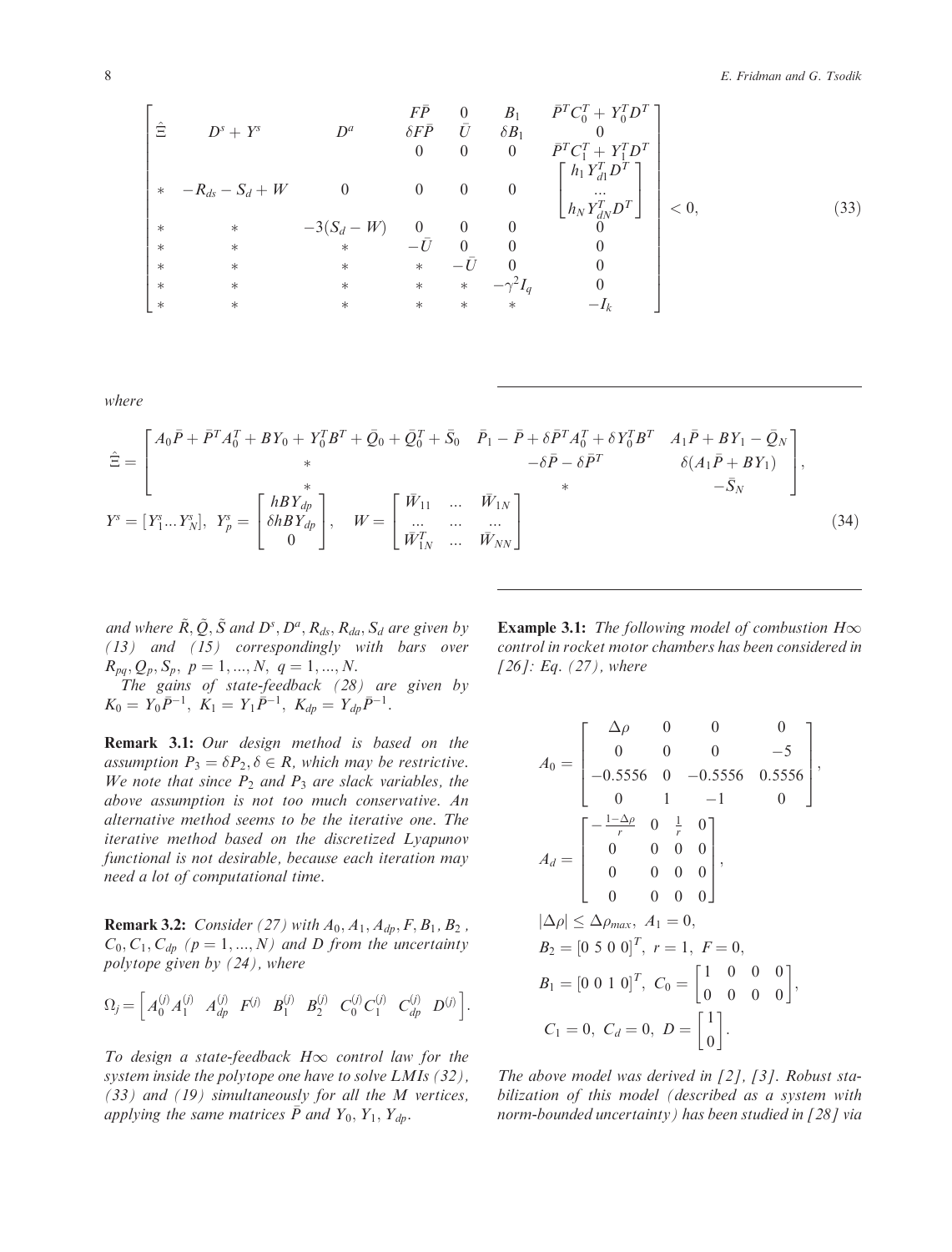a simple LKF, where it has been found that the system is stabilizable by memoryless state-feedback  $u(t) =$  $K_0x(t)$  for  $\Delta\rho_{max} = 0.16$ . Simulations in [28] showed that the system is stabilizable for greater value of  $\Delta \rho_{max} = 0.5$ . Representing the above system as a polytopic system with two vertices reached by  $\Delta \rho =$  $\delta = 1$  and  $N=1$  we find that the system is internally<br>stabilizable by memoryless state-feedback and has H $\infty$ - $\pm \Delta \rho_{max}$  and applying Remark 3.2 for  $\Delta \rho_{max} = 0.5$  with stabilizable by memoryless state-feedback and has  $H\infty$ norm less than  $\gamma = 3.5262$ .

Consider next  $\Delta \rho_{max} = 0.15$ . It has been found in [26] by using a simple descriptor Lyapunov functional and the polytopic representation that the  $H\infty$  control problem is solvable for the following minimum values of  $\gamma$ :

$$
\gamma = 14 \text{ for } u(t) = K_0 x(t), \ \gamma = 22 \text{ for } u(t)
$$

$$
= K_0 x(t) + K_d \int_{-r}^{0} x(t + \theta) d\theta.
$$

By applying Remark 3.2 with uniform mesh for  $N =$ 1, 2, 3, 5, 10 and choosing (for simplicity)  $\delta = 1$ , we achieve essentially smaller values of  $\gamma$  (see Table 3) for either memoryless control  $u_0$  or delayed control  $u_1$  or distributed control  $u_d$  given by

$$
u_0(t) = K_0 x(t), \ u_1(t) = K_0 x(t) + K_1 x(t - r),
$$
  

$$
u_d(t) = K_0 x(t) + \int_{-r}^{0} K_d(\theta) x(t + \theta) d\theta,
$$

where  $K_d$  is defined by (29) (only values of  $K_{d1}$  are given in Table 3). The values of  $\gamma$  become smaller for greater values of N. The distributed control law leads to a better performance than the other controllers. In Table 3 we give also the computational time (in minutes) and the number of the scalar variables in

Table 3. Example 3.1.

the LMIs (including  $\gamma$ ). We see that the improvement is achieved at the expence of the computational time.

Though the improvement of the  $H\infty$  performance by distributed control law was discussed in the existing literature (see e.g.  $[6]$ ,  $[18]$ ), the presented method seems to be the first LMI method that shows this improvement explicitly in the numerical example (compare e.g. with the result  $(35)$  of  $[26]$ ).

## 4. On Numerical Complexity and Further Improvements

Alternative Lyapunov-based methods for  $H\infty$ -norm analysis of system (2) are the methods which apply simple Lyapunov functionals. Thus, in the case of constant  $A_d$ ,  $C_d$  the following simple LKF can be chosen (see [14], [26])

$$
V_s = [x^T(t) \dot{x}^T(t)] \begin{bmatrix} I_n & 0 \\ 0 & 0 \end{bmatrix} \begin{bmatrix} P_1 & 0 \\ P_2 & P_3 \end{bmatrix} \begin{bmatrix} x(t) \\ \dot{x}(t) \end{bmatrix}
$$
  
+ 
$$
\int_{t-r}^t x^T(s) Sx(s) ds + \int_{t-g}^t \dot{x}^T(\xi) U\dot{x}(\xi) d\xi
$$
  
+ 
$$
\int_{-r}^0 \int_{t+\theta}^t \dot{x}^T(s) R\dot{x}(s) ds d\theta
$$
  
+ 
$$
\int_{-r}^0 \int_{t+\theta}^t x^T(s) R_dx(s) ds d\theta,
$$
 (36)

with positive constant matrices  $P_1$ , U, R, R<sub>d</sub>, S. It is well-known that the LMIs derived via simple LKFs are convex in r: if these LMIs are feasible for  $r = r_0$ , then they are feasible for all  $0 \le r \le r_0$ . Hence, the resulting value of achievable  $\gamma(r_0)$  for  $r = r_0$  is valid for all  $r \in [0,r_0]$  and therefore  $\gamma(r_0) \geq \sup_{r \in [0,r_0]} \gamma(r)$ ,

| N  | $\mathcal{U}$   | $\gamma$ | $K_0$                           | $K_1/K_{d1}$                       | Time | nb vars |
|----|-----------------|----------|---------------------------------|------------------------------------|------|---------|
|    | $u_0$           | 1.53     | 18.76 -10.50 5.16 -24.53        |                                    | 0.15 | 255     |
|    | $u_1$           | 1.52     | 19.81 -5.41 2.70 -12.26         | $0.07$ $0.01$ $-0.11$ $-0.003$     | 0.15 | 259     |
|    | $u_d$           | 1.47     | 42.09 -17.53 3.21 -51.70        | $-19.74$ 7.74 $-0.75$ 24.05        | 0.15 | 259     |
|    | $u_0$           | 1.12     | 5.44 -3.97 1.06 -8.67           |                                    | 0.3  | 487     |
|    | $u_1$           | 1.11     | 8.25 -5.44 0.93 -13.07          | $-0.26$ 0.15 $-0.06$ 0.32          | 0.3  | 491     |
|    | $u_d$           | 1.10     | $30.28 - 16.54 - 1.44 - 48.42$  | $-25.51$ 13.37 1.85 40.98          | 0.3  | 491     |
|    | $u_0$           | 1.065    | $2.28 - 2.49 - 0.36 - 4.25$     |                                    |      | 815     |
|    | $u_1$           | 1.063    | $1.75 - 2.04 - 0.21 - 3.11$     | $-0.25$ 0.23 0.09 0.42             |      | 819     |
|    | $u_d$           | 1.054    | $7.157 - 7.2064 - 1.84 - 14.10$ | $-9.04$ 8.50 2.83 18.25            |      | 819     |
|    | $u_0$           | 1.045    | 12.39 -7.48 -0.30 -20.38        |                                    | h    | 1759    |
|    | $u_1$           | 1.047    | $0.003 - 0.058 - 0.002 0.012$   | $-0.001$ $0.003$ $-0.000$ $-0.001$ | 6    | 1763    |
|    | $\mathcal{U}_d$ | 1.040    | 24.85 -12.96 -3.47 -39.16       | $-18.85$ 9.22 3.26 29.61           | 6    | 1763    |
| 10 | $u_0$           | 1.043    | $12.02 - 7.11 - 0.55 - 19.61$   |                                    | 70   | 5799    |
| 10 | $u_1$           | 1.039    | $11.64 - 6.64 - 0.81 - 18.41$   | $-1.03$ 0.49 0.06 1.37             | 70   | 5803    |
| 10 | $u_d$           | 1.035    | 35.94 -18.58 -5.35 -57.14       | $-30.57$ 15.14 5.29 48.62          | 70   | 5803    |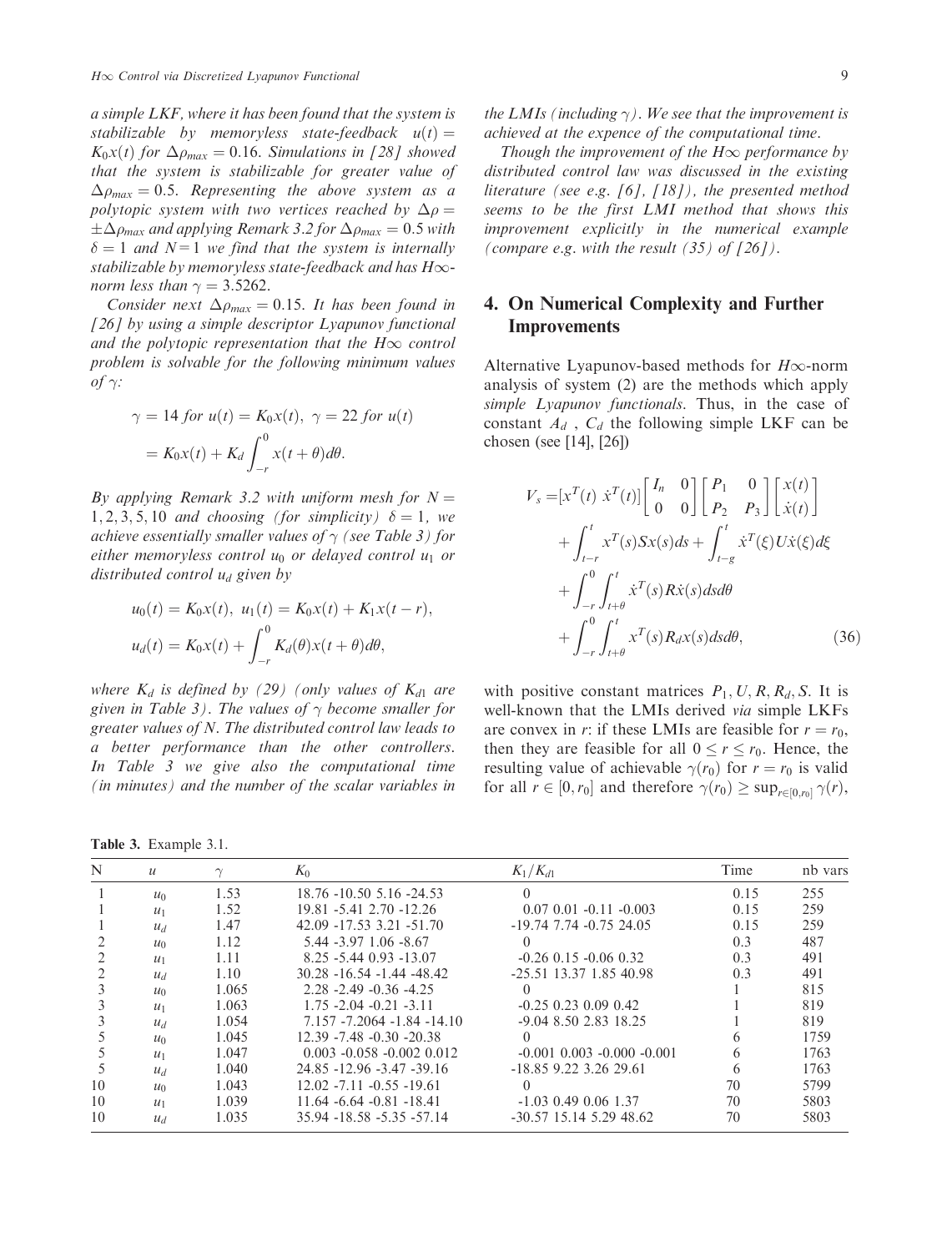i.e.  $\gamma(r_0) \ge \sup_{r \in [0,r_0]} \gamma^*(r)$ . We note that  $\gamma^*(r)$  is not necessarily a monotonically increasing function of r (see e.g. Example 2.1 and also Example 1 from [6]). Thus, in Example 2.1 the simple LKFs-based methods cannot achieve  $\gamma$  < 0.4545 for  $r = 0.6$ , whereas the discretized LKF with  $N=1$  leads to  $\gamma = 0.3132$ . Of course, the improvement is achieved at the account of numerical complexity.

LMIs for stability analysis of neutral systems via the simple LKF (36) involve  $4.5n^2 + 2.5n$  scalar variables, whereas the descriptor discretized LKF-based LMIs for  $N = 1$  involve  $7.5n^2 + 2.5n$  scalar variables (of symmetric matrices  $P_1$ ,  $R_{11}$ ,  $R_{00}$ ,  $S_0$ ,  $S_1$  and non-symmetric  $P_2$ ,  $P_3$ ,  $Q_0$ ,  $Q_1$ ,  $R_{01}$ ). The difference of  $3n^2$  scalar variables may become essential for large n.

If the same numerical result can be achieved by a discretized method and by a simple LKF-based one, then the number of scalar variables in the LMIs by the discretized Lyapunov functional method may be less. Thus, the stability in the well-known example

$$
\dot{x}(t) = \begin{bmatrix} -2 & 0 \\ 0 & -0.9 \end{bmatrix} x(t) + \begin{bmatrix} -1 & 0 \\ -1 & -1 \end{bmatrix} x(t-r)
$$

has been recently analyzed by delay fractioning method and a corresponding simple LKF in [8]. The stability for  $r = 6.05$  in this example was proved by using 42 scalar variables in LMIs of [8], whereas the discretized methods for  $N = 1$  lead to the same result and use less variables (27 by method of Gu [9] and 35 by the descriptor discretized LKF). We note, that the result by simple LKF is stronger in the sense that the stability is proved for all  $0 \le r \le 6.05$ .

For arbitrary  $N$  and uniform mesh, the number of scalar variables for stability analysis by the descriptor discretized method is  $3n^2 + n + (2N +$  $\frac{n(n+1)}{2}$  +  $N(3N+3)\frac{n^2}{2}$ . The descriptor discretized<br>Lyapunov method uses additional matrices  $P_2$  and  $P_3$ Lyapunov method uses additional matrices  $P_2$  and  $P_3$ and thus involves  $2n^2$  more scalar variables than the method of Gu [9]. These additional matrices can lead to a slower convergence in the stability analysis than by Gu's method (see Example 2.2). However, as we mentioned in Introduction, the main advantages of the descriptor method are in the simplified form of BRL and in the application to the design problems. We note that in the design we choose  $P_2 = \delta P_3$  with a scalar  $\delta$  and thus the difference in the number of scalar variables becomes  $n^2$ . However, the only possible design procedure via the discretized method of Gu seems to be the iterative one, which is not desirable since each iteration may need a lot of computational time.

The reduction of the number of variables in the LMI conditions via complete LKF is important

direction for the future research. Some results in this direction were presented recently in [23], where LKF with special forms of Q and R in (1) led to LMIs with a fewer variables, but with worse numerical results.

Finally the results for neutral systems may be further improved by combining the augmented Lyapunov functional [17] with the complete one. However, such improvements lead to further computational complexity.

### 5. Conclusions

Descriptor discretized Lyapunov functional method is extended to state-feedback  $H\infty$  control of systems with both, discrete and distributed delays. The new method leads to simplified BRL conditions for systems with distributed delays and, for the first time, treats both, discrete and distributed delays, via discretized Lyapunov functional method. In three numerical examples considered for the retarded-type systems, the resulting values of  $H\infty$ -norm converge to the exact ones. The presented method seems to be the first LMI method that in some numerical examples leads to values of  $H_{\infty}$ -norm close to analytical ones for retarded type systems.

A numerical example shows that the distributed delay term in the state feedback improves the  $H\infty$ performance. The new method essentially improves the existing  $H\infty$  control results even for small values of N. Moreover, it provides new tools for the important design problems, such as  $H\infty$  control of systems, which are not stabilizable without delay.

The presented method, as other discretized Lyapunov functional methods, is encountered with heavy computations. The reduction of the number of variables in the LMI conditions as well as further improvements (especially for neutral systems) may be the topics for the future research.

#### Acknowledgments

We thank the reviewers for their remarks, which have improved the quality of the paper. A preliminary version of paper appeared in Proceedings of European Control Conference, July 2007, Kos.

#### References

- 1. Azuma T, Ikeda K, Kondo T, Uchida K. Memory state feedback control synthesis for linear systems with time delay via a finite number of linear matrix inequalities. Comput Electr Eng 2002; 28: 217–228.
- 2. Crocco L. Aspects of combustion stability in liquid propellant rocket motors, Part I: Fundamentals—low